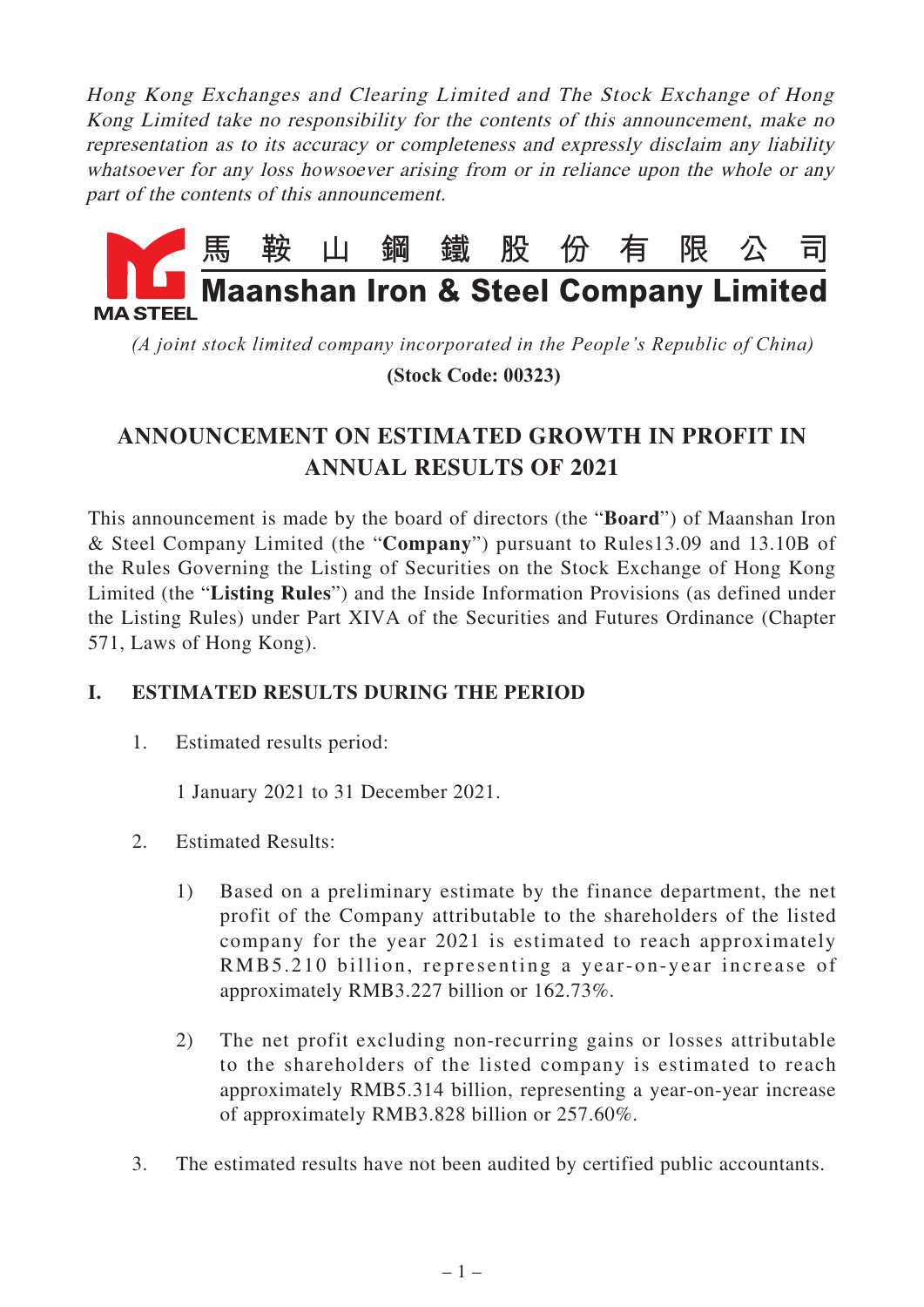### **II. RESULTS FOR THE CORRESPONDING PERIOD OF THE PREVIOUS YEAR**

- 1. The net profit attributable to the shareholders of the listed company: RMB1.983 billion. The net profit excluding non-recurring gains or losses attributable to the shareholders of the listed company: RMB1.486 billion.
- 2. Earnings per share: RMB0.258.

### **III. MAIN REASONS FOR THE ESTIMATED PROFIT GROWTH OF THE RESULTS DURING THE PERIOD**

1. Impact of principal business

In 2021, China's national economy continued to recover. Although the iron and steel industry faced multiple pressure, including "dual control for energy consumption" policy and restrictions of power and production, the overall operation of the industry is on a smooth trend. With the theme of promoting high-quality development, through comprehensively identifying gaps through comparing with other companies and striving for the first place, the Company strengthened the coordination of systems, achieved synergy with high efficiency, fully released the production capacity of key production lines, significantly improved the major technical and economic indicators, and achieved new breakthroughs in lean and efficient operation. Compared with the previous year, the Company's annual operating results increased substantially.

2. Impact of non-recurring gains or losses

The non-recurring profit or loss of the Company attributable to the shareholders of the listed company for 2021 recorded a net loss of approximately RMB104 million, which was mainly due to the profit or loss from the disposal and write-off of non-current assets, government subsidies, dismissal compensation for the termination of labor contracts through negotiation, and investment gains from related financial assets and other impacts. Compared with 2020, the Company's non-recurring profit or loss attributable to the shareholders of the listed companies for 2021 had changed mainly due to the fact that the Company recorded a loss in the disposal and write-off of non-current assets in 2021 while recorded a profit in such aspect in 2020.